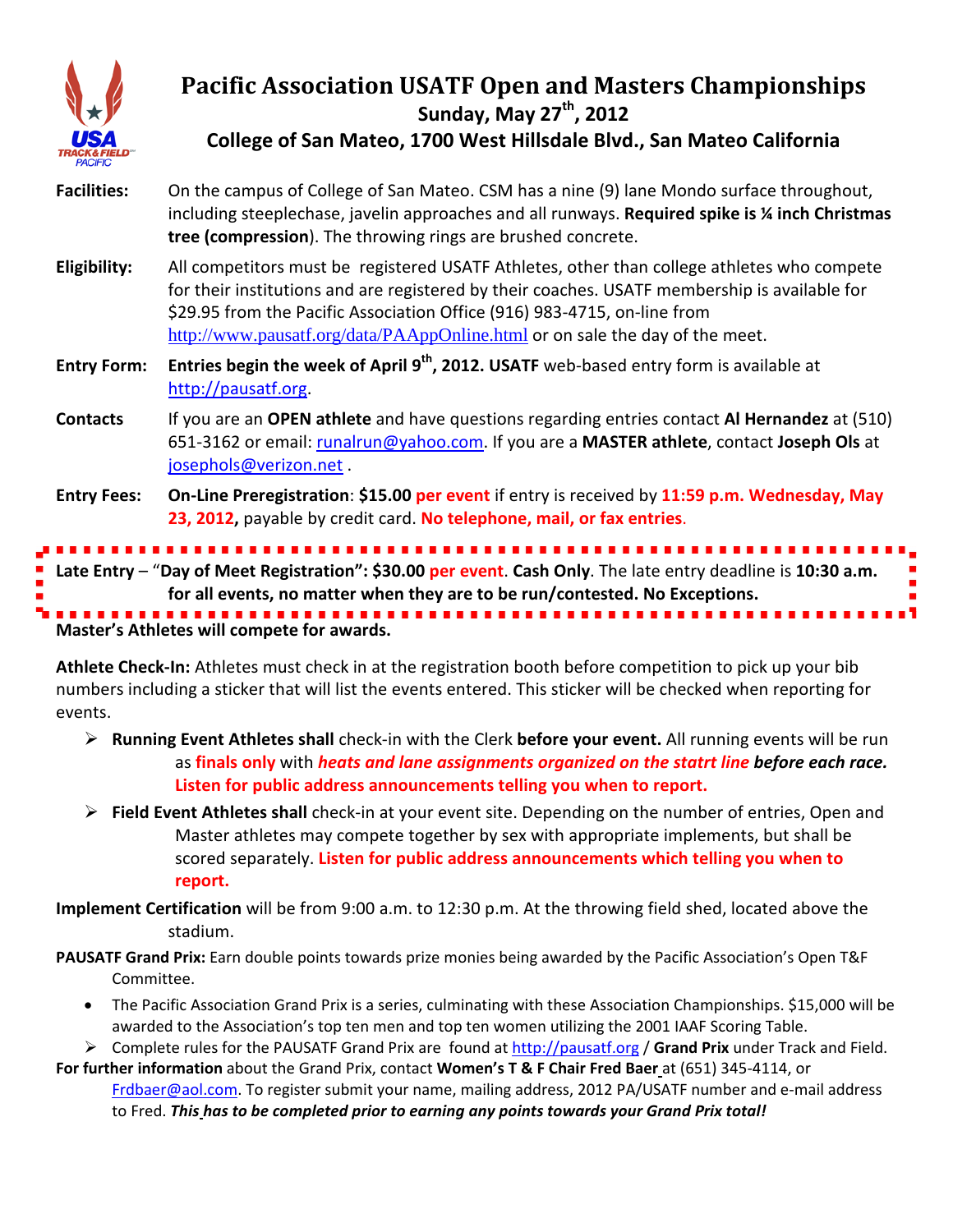

## **Pacific Association USATF Open and Masters Championships** Sunday, May 27<sup>th</sup>, 2012 **College of San Mateo, 1700 West Hillsdale Blvd., San Mateo California**

## The following events shall be contested

| <b>Open Women</b>   | <b>Open Men</b>      | <b>Master Women</b>  | <b>Master Men</b>    |
|---------------------|----------------------|----------------------|----------------------|
|                     | 110m H $(42")$       |                      | 110m H (39")         |
| 100m H (33")        |                      | 100m H (33")         | 100m H (36" or 33")  |
|                     |                      | 80m H (30")          | 80m H (30")          |
|                     |                      | There will be NO 27" | <b>Hurdle Races</b>  |
| 400m IH (30")       | 400m IH (36")        | 400m IH (30")        | 400m IH (36"/30")    |
|                     |                      | 300m IH (30")        | 300m IH (30")        |
| 100m                | <b>100m</b>          | <b>100m</b>          | <b>100m</b>          |
| <b>200m</b>         | <b>200m</b>          | <b>200m</b>          | <b>200m</b>          |
| 400m                | 400m                 | 400m                 | 400m                 |
| 800m                | 800 <sub>m</sub>     | 800 <sub>m</sub>     | <b>800m</b>          |
| 1,500m              | 1,500m               | 1,500m               | 1,500m               |
| <b>5,000m Run</b>   | <b>5,000m Run</b>    | <b>5,000m Run</b>    | <b>5,000m Run</b>    |
| 10,000m Run         | 10,000m Run          | <b>10,000m Run</b>   | <b>10,000m Run</b>   |
| 3,000m Steeple (30) | 3,000m Steeple (36") |                      | 3,000m Steeple (36") |
|                     |                      | 2,000m Steeple (30") | 2,000m Steeple (30") |
| 5,000m RW           | 5,000m RW            | 5,000m RW            | 5,000m RW            |
| <b>Long Jump</b>    | <b>Long Jump</b>     | <b>Long Jump</b>     | <b>Long Jump</b>     |
| <b>Triple Jump</b>  | <b>Triple Jump</b>   | <b>Triple Jump</b>   | <b>Triple Jump</b>   |
| <b>High Jump</b>    | <b>High Jump</b>     | <b>High Jump</b>     | <b>High Jump</b>     |
| <b>Pole Vault</b>   | <b>Pole Vault</b>    | <b>Pole Vault</b>    | <b>Pole Vault</b>    |

*Rule 332.3(f) Masters "Privately owned implements shall be exempt from the loss of identity rule (187.10) Hence…Individual athletes must bring their own implements OR Masters Committee must supply 'em.*

| <b>Shot Put</b> | <b>Shot Put</b> | <b>Shot Put</b> | <b>Shot Put</b> |
|-----------------|-----------------|-----------------|-----------------|
| <b>Discus</b>   | <b>Discus</b>   | <b>Discus</b>   | <b>Discus</b>   |
| <b>Javelin</b>  | <b>Javelin</b>  | <b>Javelin</b>  | <b>Javelin</b>  |
| <b>Hammer</b>   | <b>Hammer</b>   | <b>Hammer</b>   | <b>Hammer</b>   |

Clerking will be done at the start line. For instance, all event athletes will be called to the start line. The field will be divided into Open and Master athletes, then sub-divided to appropriate lanes based on sex and age when appropriate. In the lane races, an athlete who is "late" arriving, may get a lane, but will not replace an athlete who was "on time" and has been assigned a lane.

To "make the computer right" before the race, your "bib number" will be assigned a lane and the clerk will radio that number to the Competition Secretary running the meet management computer.

In field events, your "bib number" will get you checked into an event.